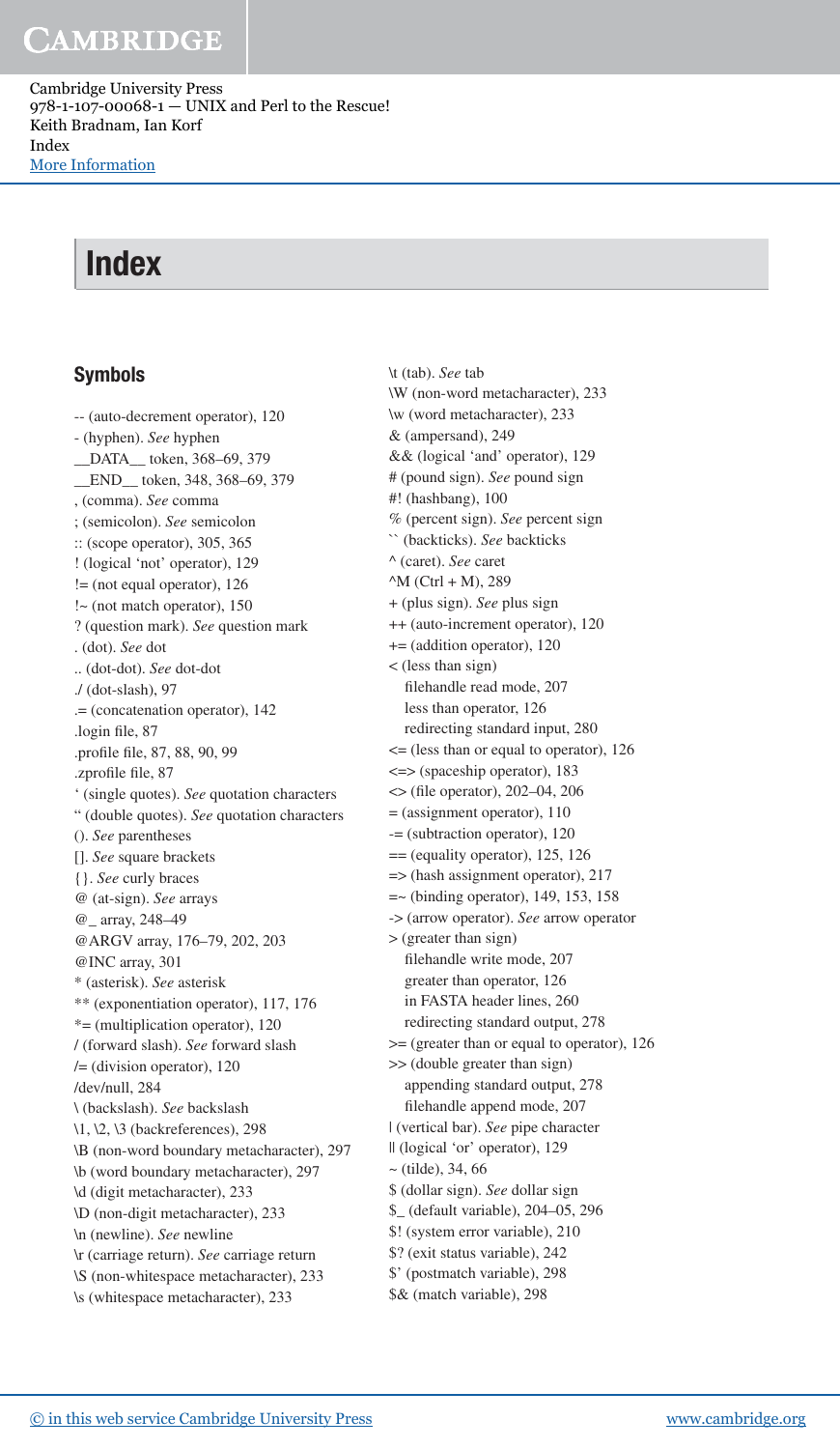Cambridge University Press 978-1-107-00068-1 — UNIX and Perl to the Rescue! Keith Bradnam, Ian Korf Index [More Information](www.cambridge.org/9781107000681)

Index 411

 \$` (prematch variable), 298 \$0 (program name variable), 378 \$1, \$2, \$3 (regular expression matches), 237 , 238 , 298 \$a and \$b (special package variables), 184, 223 \$HOME (environment variable), 39, 86, 99 \$i (loop counter variable), 188 \$PATH (environment variable), 96, 97, 98, 124 \$PERL5LIB (environment variable), 302 \$SHELL (environment variable), 38 \$USER (environment variable), 39 2-dimensional arrays, 309–12 2-dimensional data structures, 317 abs function, 131 absolute paths, 32, 96 abstraction in programming, 361–67 addition operator (+), 117 alias command, 71 aliases, 71–75, 80, 81 ampersand  $(\&)$ , 249 and (logical operator), 129 angle brackets (<>), 202 anonymous arrays, 308 , 309 anonymous hashes, 314 answer to life, the universe, and everything, 350 append operator  $(0, =)$ , 142 append redirection operator (>>), 278 arrays @ARGV array, 176-79, 202, 203 accessing elements, 163–65, 167 adding to, and removing from, 169–71 combining array elements, 172 compared to scalar variables, 164 copying, 171 creating from string, 173 deleting, 171 determining length, 166 interpolation, 165 looping over contents, 190–93, 194 overview, 163–64 pop function, 170 push function, 169 qw function, 166 , 171 references to, 306

shift function, 170, 195, 249 sorting, 183 splice function, 170, 174 unshift function, 170 arrow operator (->) accessing array references, 307 in object-oriented programming, 334 ASCII values, 143, 183, 279 assignment operator (=), 110 asterisk (\*) as multiplication operator, 117 as wildcard character (Perl), 232 as wildcard character (Unix), 58, 62, 66 auto-decrement operator (--), 120, 189 auto-increment operator (++), 120 awk command, 291–92 backreferences, 298 backslash (\) as reference operator, 306, 314 escaping special characters, 147 escaping Unix commands, 74 backticks (``) in Unix, 89, 102 Perl operator, 241–43 bareword error messages, 353 beautification of code, 355-60 binding operator  $(==)$ , 149, 153, 158 bless keyword, 336 blocks of code, 126, 127, 135, 188, 201 caret  $(^\wedge)$  as regular expression anchor, 229 negated character class metacharacter, 228 carriage return (\r), 289, 386-87 case of characters associated ASCII values, 143 case-sensitivity in Unix, 25, 30 for filehandle names, 207 how to convert. *See* changing character case ignoring with grep command, 270, 273 ignoring with matching operator, 154, 229 in FASTA sequence files, 261 when naming variables, 112, 357 cat command, 83, 274, 278, 286 cd command, 29–31 , 32 , 33 , 34–35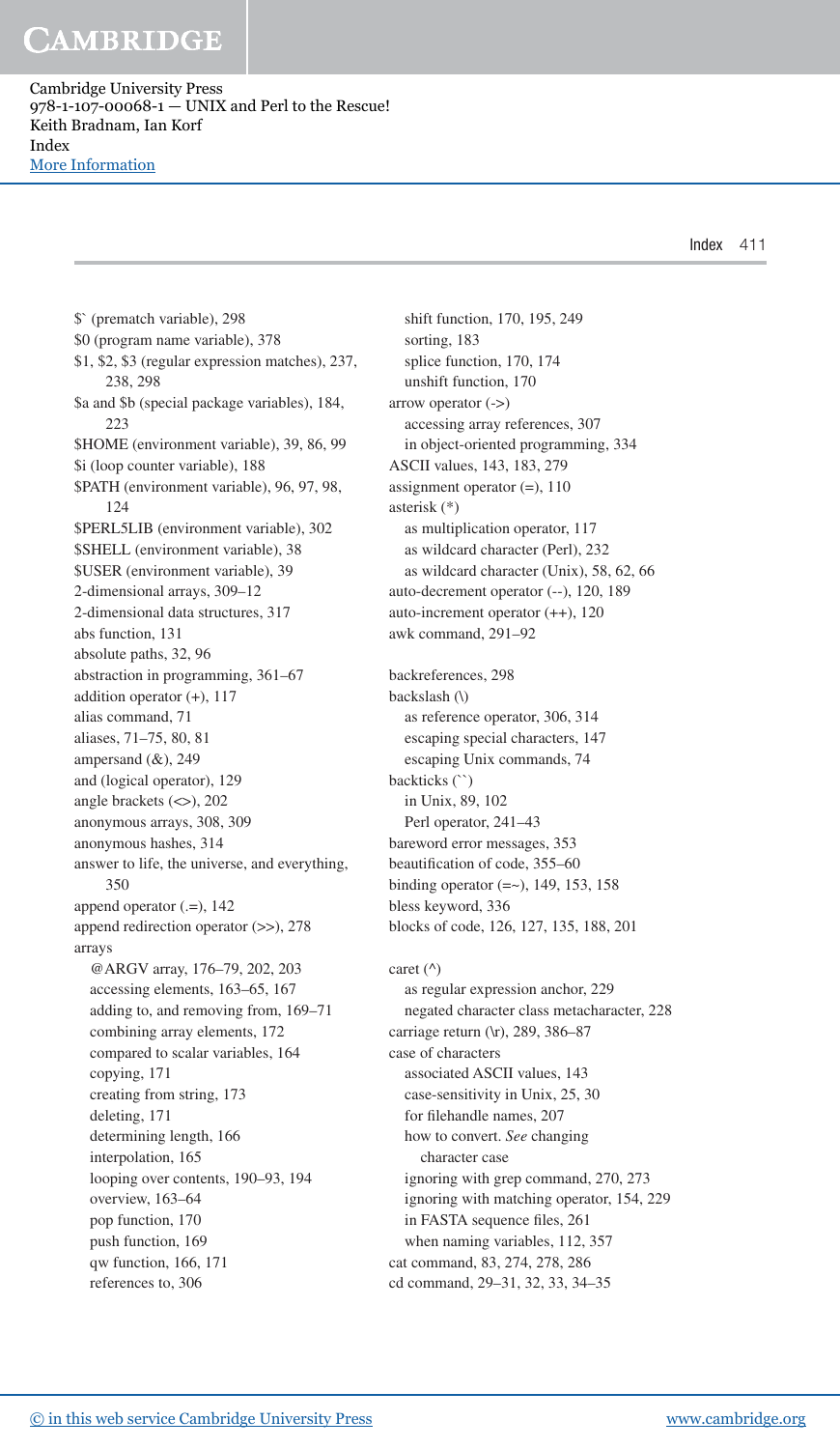Cambridge University Press 978-1-107-00068-1 — UNIX and Perl to the Rescue! Keith Bradnam, Ian Korf Index [More Information](www.cambridge.org/9781107000681)

#### 412 Index

 changing character case using Perl character functions, 146 using transliteration (Perl), 156, 229 using transliteration (Unix), 279, 286 changing directories. *See* cd command chmod command, 93, 94, 124 chomp function, 212 circular references. *See* endless loop classes, 333 , 335–38 clear screen, 54 close function, 208 cmp operator, 183, 254 code editors, 15, 346 columns creating by splitting a string, 174, 235 extracting from text file, 287, 290, 291 in CSV and TSV files, 148, 369 in GFF files, 261 in multidimensional data structures, 306, 310 , 311 , 312 sorting data by column, 287 combining array elements to form strings, 172 arrays, 172 multiple command-line options, 42 standard input/output/error streams, 283 strings, 141 text files, 278 Unix commands, 285 comma (,) separated values. *See* CSV separating function arguments, 111 separating list items, 160 command not found errors, 351 command prompts, 23, 90 command-line completion. *See* tab-completion command-line options, 40–43, 328 commenting-out code, 109, 346, 347 comments in Perl, 107, 109, 357, 378 in Unix, 82 comparing floating point numbers, 131 numbers, 126, 183 strings, 142, 183 Unix to Linux, 12 compile-time errors, 346

 Comprehensive Perl Archive Network (CPAN), 340–41 computers vs. humans, 156 concatenation operator (.=), 142 conditional statements, 129 else, 127 elsif, 128 if, 126 nested conditionals, 128 postfix notation, 130 trinary operator, 130 unless, 130 using floating point numbers, 131 while, 194–95 configuration files in Unix, 90 control characters in Unix  $Ctrl + a, 53$  $Ctrl + c, 188, 264$  Ctrl + d, 279  $Ctrl + e$ , 54  $Ctrl + 1, 54$  $Ctrl + w. 54$ copying files and directories, 63-67 cp command, 63 CPAN (Comprehensive Perl Archive Network), 340–41 creating 2-dimensional data structures, 309 aliases to commands, 71 array references, 306 arrays, 164 arrays from strings, 173 directories, 47 empty files, 55 hash references, 314 key/value pairs for hash, 217 modules, 364 multidimensional data structures, 317 new text files, 77 objects, 333 random numbers, 118 shell scripts, 100 SQL databases, 374 strings from arrays, 172 Unix configuration files, 86 CSV (comma-separated values), 173, 174, 311 , 369–70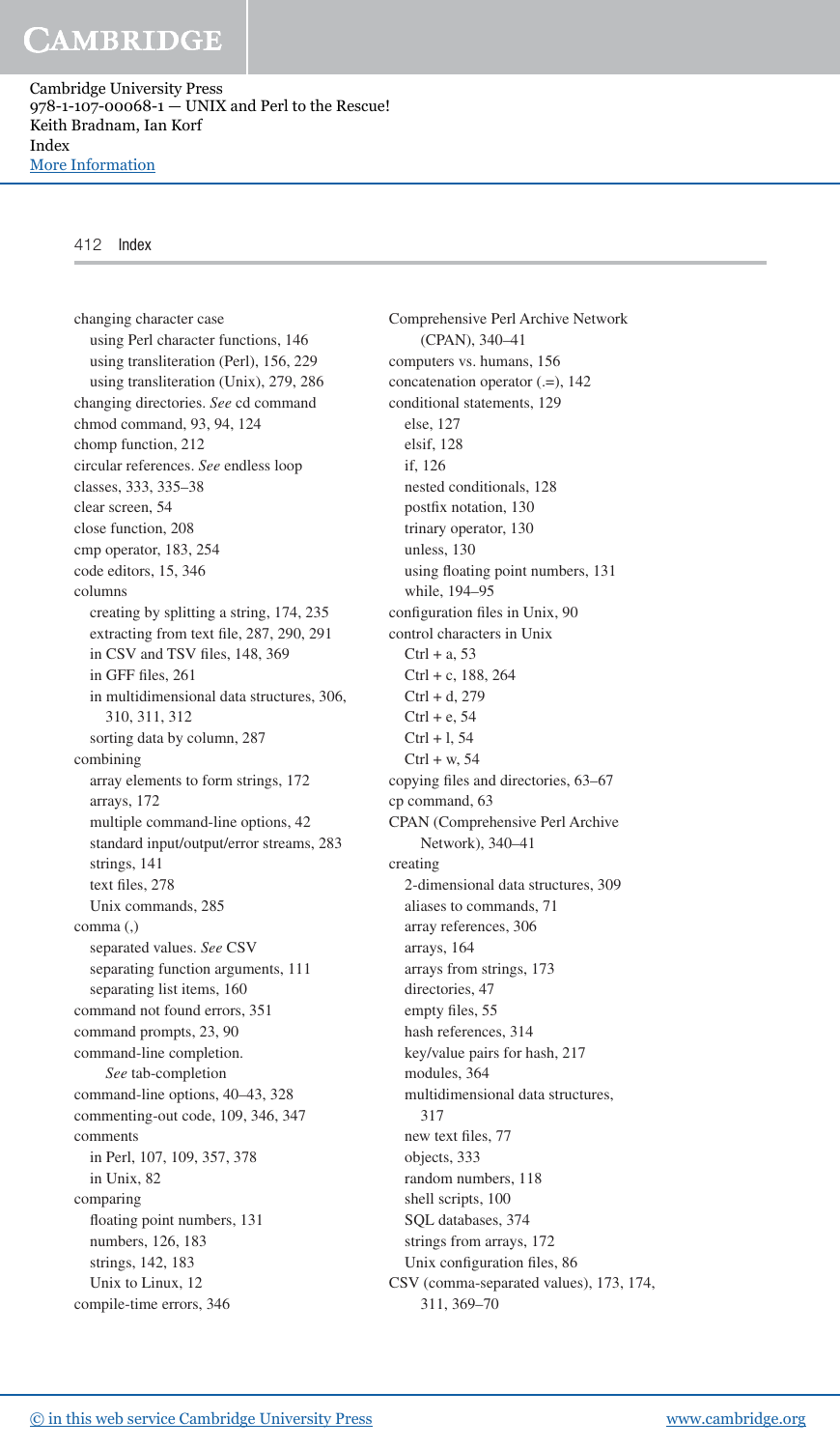Cambridge University Press 978-1-107-00068-1 — UNIX and Perl to the Rescue! Keith Bradnam, Ian Korf Index [More Information](www.cambridge.org/9781107000681)

 curly braces {} in anonymous hash syntax, 314 in hash key syntax, 216 to denote blocks of code, 126, 127, 188, 246 use in dereferencing, 307, 314 current directory, 28, 64, 65, 96 cut command, 287, 290 Cygwin, 13 dash (-). *See* hyphen DATA token. *See* \_\_DATA Data::Dumper module, 323–25 databases creating using dbmopen function, 371 creating using Storable package, 372 DBI and DBD::SQLite modules, 374 hash references as database records, 315 normalization and denormalization, 375 relational database management systems (RDBMS), 373 SQLite, 373–74 Structured Query Language (SQL), 373–74 date command, 43, 89 dbmopen function, 371 debugging, 108, 181, 345 by commenting-out code, 109, 346, 348 common error messages, 351–54 compile-time vs. run-time errors, 346 different types of error, 345 general strategies for, 346 Perl syntax checker (-c option), 345 using the Perl debugger, 349 with print statements, 348–49 decrement operator (--), 189 default variable (\$\_), 204–05 , 296 defined function, 180, 221 deleting files,  $61-62$  dereferencing. *See* references diagnostics pragma, 352 die function, 138, 139, 140, 178, 210 differences between dogs and people, 333 between functions from multiple modules, 303 between lexical and global variables, 136, 137 between scalar and list context, 167

 between scalars, arrays, and hashes, 220 between text and binary files, 385 between text editors and word processors, 76 between types of line endings, 387 between Unix shells, 71, 86, 97 between various loop constructs, 196 digit metacharacter (\d), 233 directories distinguishing from files, 43, 93 parent directories, 28, 30-31 working with directories in Unix, 47–49 documentation for Perl, 120, 377-81 man pages in Unix, 44–46 pod (Plain Old Documentation), 380–81 dollar sign (\$) as regular expression anchor, 230 how to print, 147 prefix for scalar variables, 110, 164 DON'T PANIC!. *See* help dot (.) as concatenation operator, 142 as directory location, 64, 65, 84, 96 at start of filenames, 83 in regular expressions, 230 dot-dot (..) as parent directory, 30, 65, 84 range operator, 193 dot-profile file (.profile), 87, 88, 90, 99 dot-slash (./), 97 each function, 224 echo command, 38–39 editing text. *See* text editors else statement, 127 elsif statement, 128 emacs command, 77 embedding data inside scripts, 368 encapsulation, 334 END token. *See* \_\_END endless loop. *See* circular references environment variables, 38–39, 99, 302 eq operator, 142 equality testing for numerical equality, 125 testing for numerical inequality, 126 testing strings for equality, 142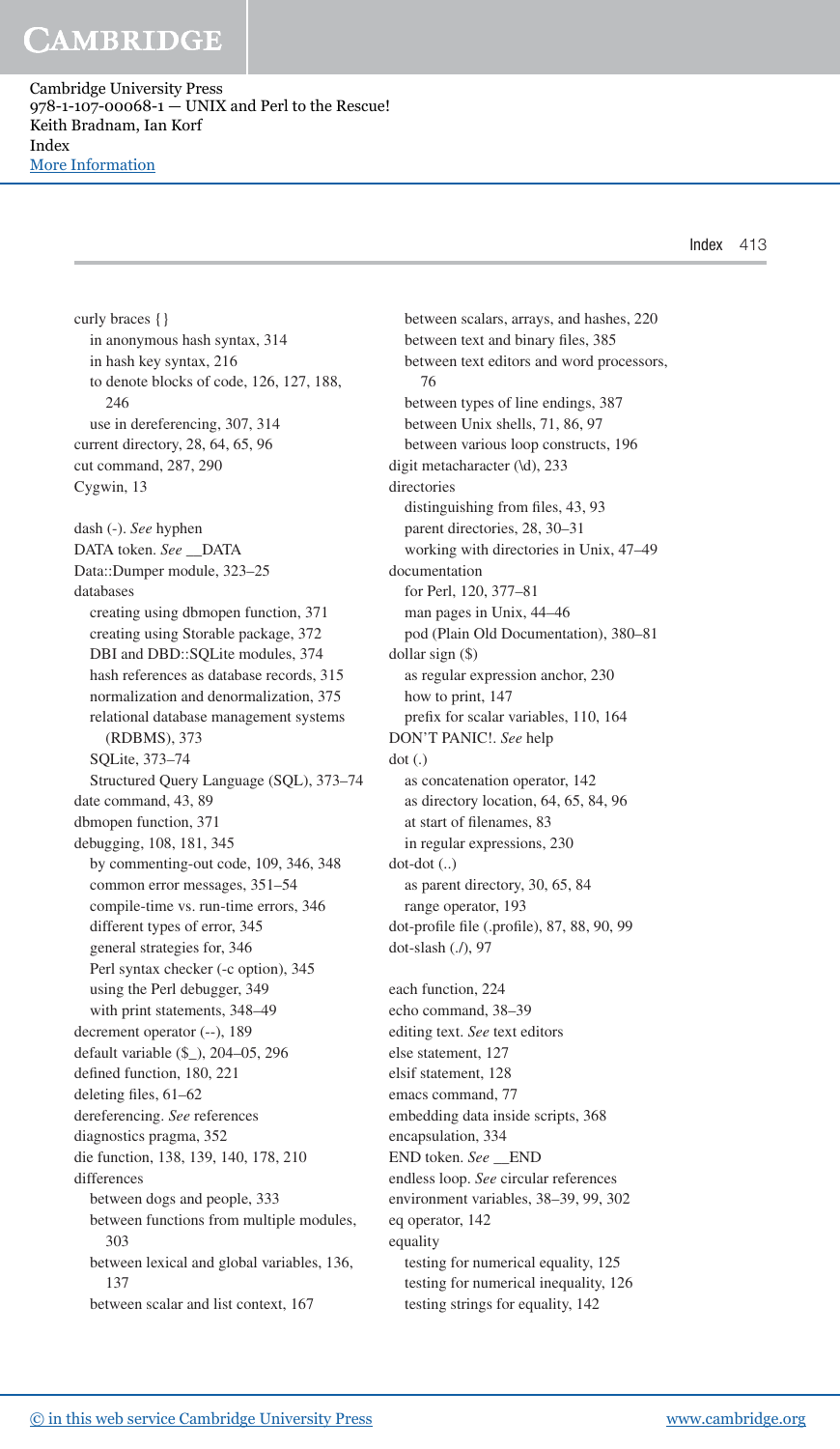Cambridge University Press 978-1-107-00068-1 — UNIX and Perl to the Rescue! Keith Bradnam, Ian Korf Index [More Information](www.cambridge.org/9781107000681)

#### 414 Index

equality operator  $(==)$ , 125, 126 error messages. *See* debugging escaping special characters, 147-48, 159, 231 executable permission, 93 executing scripts. *See* running scripts exists function, 221 exit function, 139 exit status variable (\$?), 243 exponentiation operator (\*\*), 176 export command, 98 extracting codons from DNA sequence, 305 columns from a file, 287, 291 data from a database file, 372, 374, 375 elements from an array, 170 embedded Perl script documentation, 381 first or last lines from a file, 274 keys and values from hashes, 221 matching lines from a file, 285 parts of a pattern match, 236, 298 position of a matching pattern, 297 substrings from a string, 144 FASTA files, 259-61, 272 file command, 68, 386 file permissions, 93-95 changing permissions, 94 chmod command, 94 viewing current permissions, 93 filehandles, 207, 209, 212 files appending to file, 213 checking file opened successfully, 210 file operator  $(<)$ , 202–04, 206 reading from, 202–05 , 207–11 writing to, 211–12 filesystem hierarchy, 26-27 floating point numbers as array indices, 168 precision of, 131 specifying with Getopt::Long module, 331 for loop, 187-91, 193 foreach loop, 192–93 forward slash (/) as delimiter for matching operator, 150 as directory delimiter, 28, 30, 56 as division operator, 117 as root level indicator, 26, 29

 at end of directory names, 59 , 64 how to match, 158 frustration, 377 , 385 , 389 function libraries. *See* modules functions compared to subroutines, 247 documentation, 120 naming, 357 nesting inside one another, 119 numerical functions, 118 use of parentheses, 111 garbage collection, 313 , 326 genome sequence as multidimensional structure, 322 Getopt::Long module, 329–32 Getopt::Std module, 329, 331 GFF files, 259, 261-62, 286 global matches, 153, 239 global symbol error messages, 353 global symbols, 134 greater than operator (>), 126 greater than or equal to operator  $(>=)$ , 126 greedy quantifiers, 295 grep command, 269–73 , 276 gt operator, 142 hash sign (#). *See* pound sign hashes, 214–24 adding/removing key-value pairs, 220 assignment operator (=>), 217 checking existence of key, 221 defining,  $217-18$  extracting keys and values, 221 looping over contents, 221–24 naming, 218 references to, 314–16 saving as a database file, 371 sorting, 223 syntax, 217 head command, 274 hello world program, 91, 107 help, 389–92 built-in support tools, 391 online support, 392 Perl FAQ, 390 hidden files in Unix, 83-84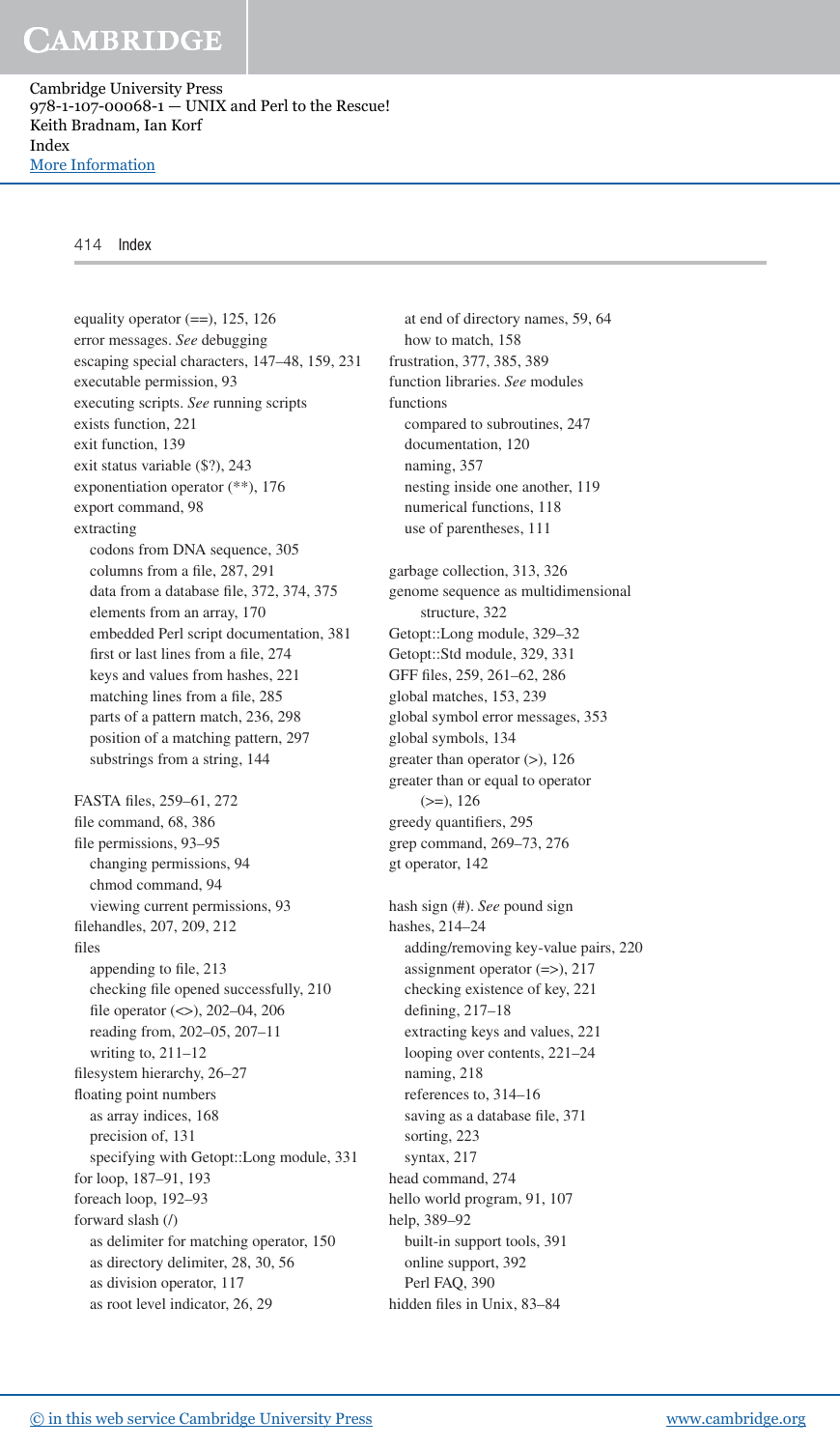Cambridge University Press 978-1-107-00068-1 — UNIX and Perl to the Rescue! Keith Bradnam, Ian Korf Index [More Information](www.cambridge.org/9781107000681)

Index 415

 history command, 52 home directories, 24, 26, 27, 28, 34-35, 39 , 99 hyphen (-) as subtraction operator, 117 specifying character range, 229

 if statement, 126 ignoring case. *See* case of characters increment operator (++), 120 indenting code, 126, 128, 129, 135, 247, 355–56 int function, 119 interpreter directive, 100, 123 interrupting running programs, 188 invisible files. See hidden files in Unix

join function, 172–73

 karma, 392 keyboard navigation of command history, 53 of the command-line, 53 keys function, 221–23 killing Unix processes, 267

 last keyword, 199 lc function, 146 lcfirst function, 146 length function, 144 less command, 45, 69 less than operator (<), 126 less than or equal to operator  $(\leq)$ , 126 lib pragma, 302 libraries. *See* modules line endings, 289–90, 386–88 line feed character, 289, 387 Linux comparison with Unix, 12 distributions, 13 how to install, 13, 14 list directory contents. *See* ls command lists assigning values to,  $160-62$ ,  $167$ list context, 160, 165, 239 list context vs. scalar context, 167 swapping values, 162 logical operators, 129

 login shells, 90 loops, 187–201 \$i as loop counter, 188 do loop, 195 for loop, 187-91, 193 foreach loop, 192–93 labelled loops, 201 last keyword, 199 loop control, 197–201 looping over arrays, 190–93, 194 looping over hashes, 221–24 looping over range, 193–94 while loop, 194–95 ls command, 24–25 , 40–43 , 65 , 84 lt operator, 142 main namespace, 137, 303, 365 making directories, 47–48 man command, 44–46 matching operator, 149-51, 159 alternative delimiters, 158-59, 238 using the default variable (\$\_), 296 matching patterns. *See* regular expressions mathematical operators, 117–20 methods, 334 mkdir command, 47–48 modules, 300–05 from CPAN. *See* CPAN how to use, 301, 341-42, 364-66 in object-oriented programming, 335 installing, 341 namespaces, 302 specifying location, 301-02, 342 use in abstracting code, 364–66 modulo operator (%), 117 moving directories, 59 moving files, 55–58 multidimensional data structures, 318 , 325 multiplication operator (\*), 117 mv command, 55–58 my keyword, 133 namespaces, 302, 305, 365

 naming scripts, 382 nano command, 77–79 negation operator (!), 129 new constructor, 333 , 336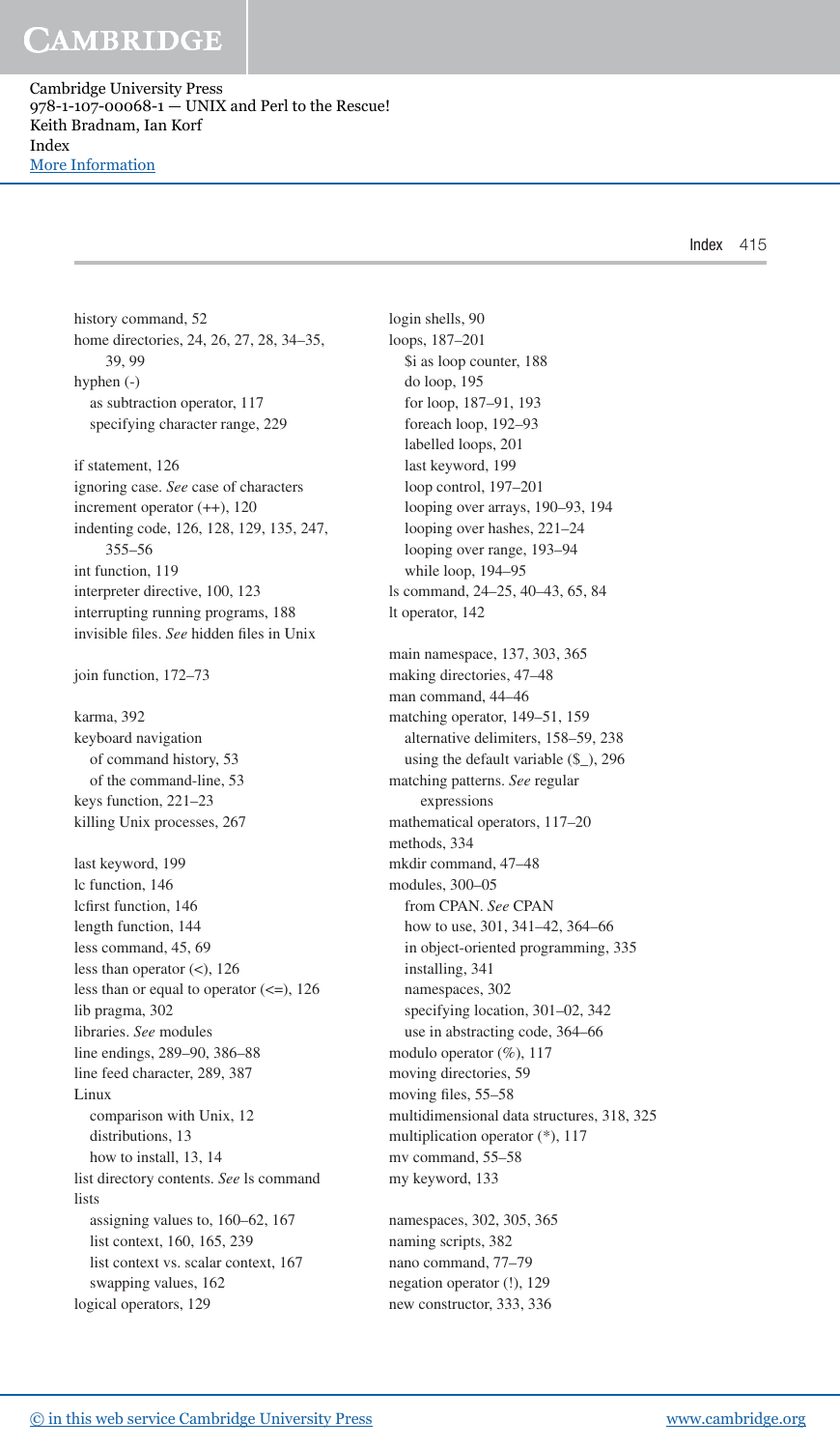Cambridge University Press 978-1-107-00068-1 — UNIX and Perl to the Rescue! Keith Bradnam, Ian Korf Index [More Information](www.cambridge.org/9781107000681)

#### 416 Index

 newline (\n) at ends of input files, 208 compared to other line ending characters, 289 , 387–88 escaping special meaning, 112, 147 how to remove from strings, 212 length of, 144 overview, 107 next keyword, 197–98 noclobber setting, 278 non-digit metacharacter (\D), 233 non-whitespace metacharacter (\S), 233 non-word boundary metacharacter (\B), 297 not (logical operator), 129 not equal operator (!=), 126 not match operator (!~), 150 null device, 284 numerical comparison operators, 126 object-oriented programming (OOP), 333–39 attributes, 333–34 bless keyword, 336 class variables, 335 classes, 333 , 335–38 encapsulation, 334 methods, 334 new constructor, 333, 336 objects vs. classes, 333 use in abstracting code, 366–67 OOP. *See* Object-oriented programming open function, 209, 210, 244 operator precedence, 119 or (logical operator), 129 other peoples' data (OPD), 385–88 package statement, 300, 302 packages. *See* namespaces parent directories, 28, 30-31 parentheses () as delimiter for matching operator, 159 as grouping metacharacters, 227, 236, 238

 as part of function names, 111 assigning an empty list, 175 in conditional statements, 126, 130 indicating list context, 160, 167 to indicate precedence, 120 paths, 28, 96-99

absolute paths, 32, 96 absolute vs. relative paths, 32, 49 modifying \$PATH, 97–99 relative paths, 32 viewing contents of \$PATH, 97 pattern matching. *See* regular expressions percent sign (%) as hash prefix, 216 as modulo operator, 117 perl command, 108, 123 Perl one-liners, 387 perldoc command, 381, 389-91 permission denied errors, 351 permissions. See file permissions pipe character (|) in regular expressions, 227, 236 in Unix pipelines, 259, 285-88 reading from/writing to processes, 244–45 plus sign (+) addition operator, 117 wildcard character (Perl), 232 pod (Plain Old Documentation), 380–81 pop function, 170 pos function, 297–98 pound sign (#) as alternative delimiter for matching operator, 238 as comment character, 82 , *See* comments pragmas, 114, 133 print function, 107, 111, 118 print working directory, 28 printenv command, 39 process control, 263–68 interrupt signal, 264 interrupting running programs, 188 kill command, 268 process ID (PID), 266, 267 ps command, 266–67 top command, 265–66 profile file. See .profile file program control in Perl capturing Unix output, 241–45 checking whether programs ran successfully, 242 die function, 138, 139, 140, 178, 210 exit function, 139 overview, 138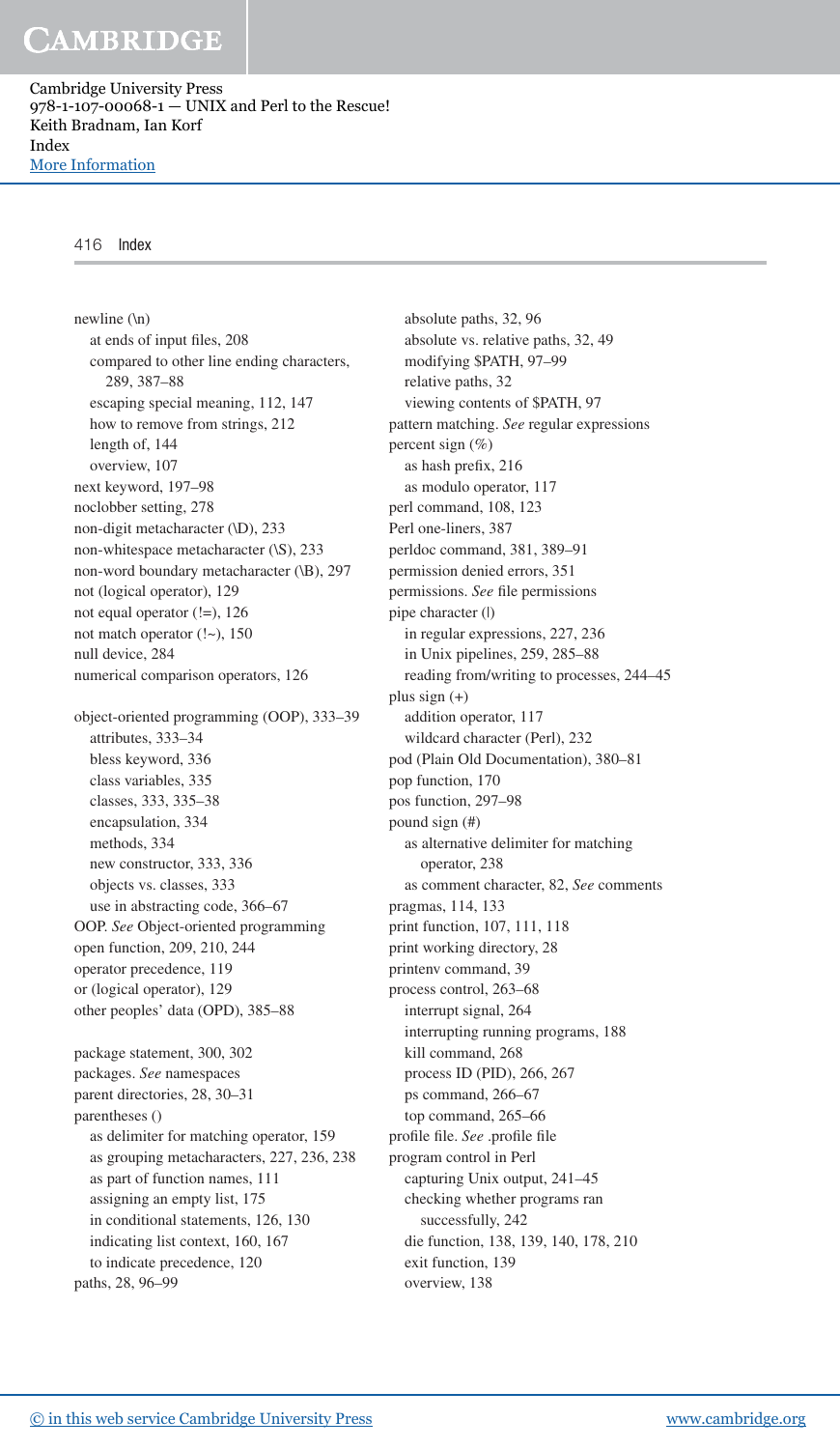Cambridge University Press 978-1-107-00068-1 — UNIX and Perl to the Rescue! Keith Bradnam, Ian Korf Index [More Information](www.cambridge.org/9781107000681)

Index 417

 prompts, 23 , 90 ps command, 266–67 push function, 169 pwd command, 28 question mark (?) as non-greedy quantifier in Perl, 295 as wildcard character (Perl), 232, 296 as wildcard character (Unix), 58, 62 quotation characters as delimiters for matching operator, 299 in hash keys, 217 single vs. double, 112, 142, 147 unquoted string error, 115 when providing command-line arguments, 178 when using numbers, 117, 121 qw function, 166, 171 qx operator, 242 rand function, 118 range operator (..), 193–94 read permission. See file permissions README files, 379 recursive copying, 67 recursive subroutines, 325 redirecting input, output, and error, 276–84 appending output to existing files, 278 redirecting error, 283–84 redirecting input, 280 redirecting output, 276–79 with pipelines, 285 redo keyword, 198 ref function, 307 references, 306–26 2-dimensional arrays, 309–12 2-dimensional data structures, 317 anonymous arrays, 308, 309 anonymous hashes, 314 dereferencing arrays, 307 dereferencing hashes, 314 dereferencing scalars, 320 garbage collection, 313, 326 multidimensional data structures, 318, 325 passing to subroutines, 320 testing whether a scalar is a reference, 307 to arrays, 306–08

 to hashes, 314–16 to scalars, 319–20 viewing complex data structures, 323 regular expressions, 225-40, 295-99 advanced metacharacters, 233–34 , 297 capturing matching patterns, 236-40, 298 character classes, 228 character ranges, 229 determining position of matches, 297 how to match metacharacters, 230 matching at start or end of strings, 229–30 matching rule precedence, 296 matching word boundaries, 297 specifying alternative patterns, 227 using quantifiers, 231-33, 295-96 using variables in patterns, 235 with grep command, 276 with split function, 235 working with default variable (\$\_), 296 relative paths, 32 removing directories, 49 removing files, 61-62 renaming directories, 59 renaming files, 56-57 repetition operator  $(x)$ , 143 return keyword, 253 reverse function, 185 revision control, 382–84 rm command, 74 rmdir command, 49 root directory, 26, 27 root level, 28, 32, 40 running scripts, 94, 97, 108 running Unix programs in Perl. *See* system function run-time errors, 346 Saccharomyces Genome Database (SGD), 260, 262, 273 sanity checks, 388 scalar context, 167, 179 scalar function, 167 scalar variables. *See* variables scope, 134–37 scope operator (::), 305, 365 scripting in Unix. *See* shell scripts sed command, 290–91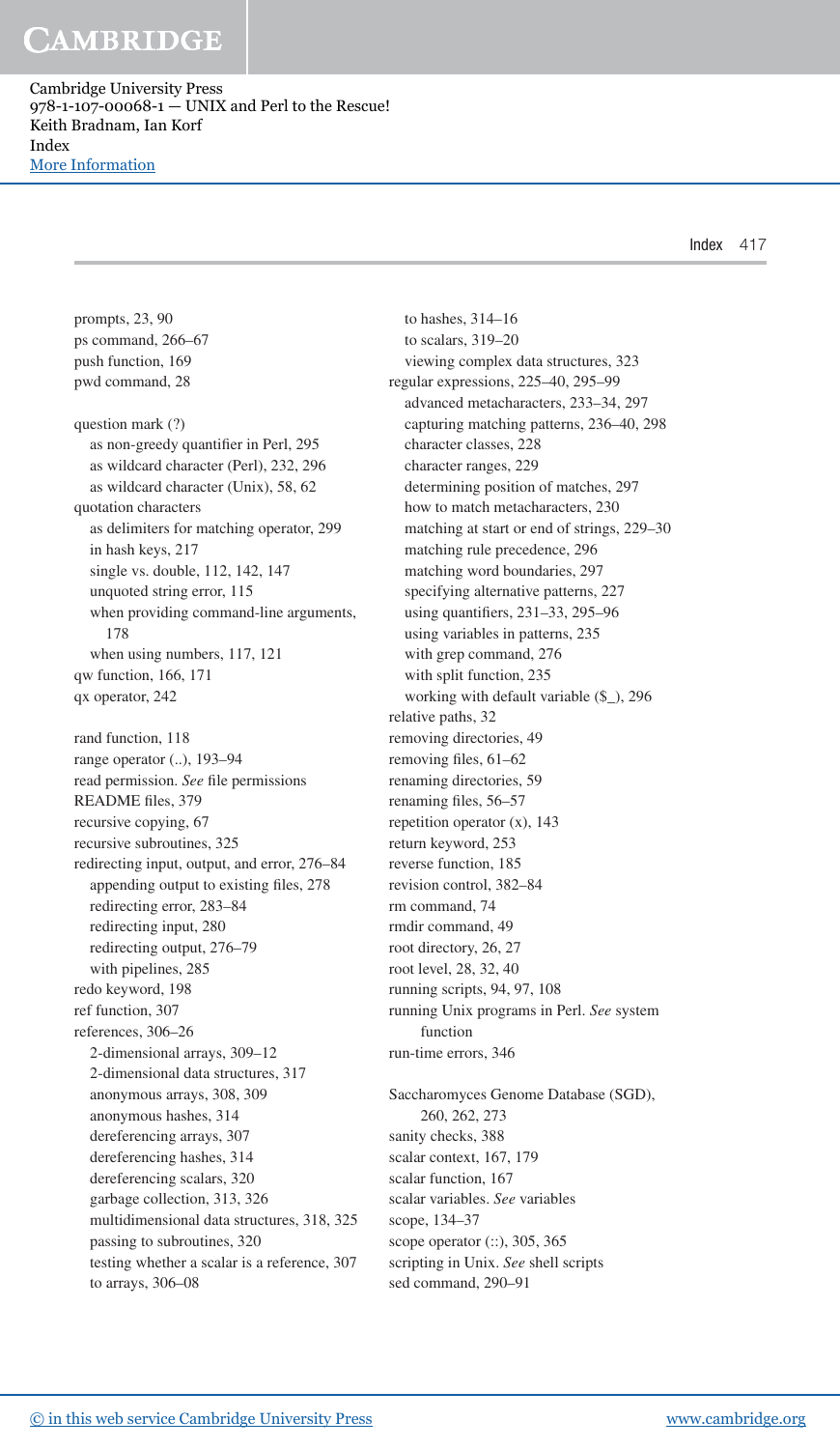Cambridge University Press 978-1-107-00068-1 — UNIX and Perl to the Rescue! Keith Bradnam, Ian Korf Index [More Information](www.cambridge.org/9781107000681)

#### 418 Index

semicolon (;), 107, 126, 128 setenv command, 98 shell scripts, 92, 96, 102 shells, 36–37 associated configuration files, 86 list of common shells, 36 shift function, 170, 195, 249 sort command, 287 sorting in Perl, 183–85 creating custom sort functions, 253 reverse sort, 185 sort function, 183, 184-85 using  $\leq$  > and cmp, 185 using \$a and \$b, 184, 223 source command, 80-82, 88 space characters in file names, 47 spaceship operator (<=>), 183 Spinal Tap, 26 splice function, 170, 174 split function, 173, 205, 235 SQL. *See* databases SQLite, 373–74 , *See* databases square brackets [] array index syntax, 164 as alternative delimiter for binding operator, 159 in anonymous array syntax, 308 specifying a character class, 228 standard error, 282–84 standard input in Perl, 206 in Unix, 279–80 standard output in Perl, 212 in Unix, 276 STDERR. *See* standard error STDIN. *See* standard input STDOUT. *See* standard output Storable package, 372–73 strict pragma, 133–34 , 346 strings, 146 ASCII values, 143, 183 comparing, 142–43 concatenation operator, 142 creating from array, 172 extracting substrings, 144–45 length of, 144

 matching. *See* matching operator repetition operator, 143 reversing, 185 splitting into array, 173 substituting, 152–54 Structured Query Language (SQL), 373–74 stupidity of users, 157, 350, 385 subdirectories, 27 subroutines, 246–54 @\_ array, 248–49 as functions in a module, 301 calling, 247 compared to functions, 247 in object-oriented programming, 336 passing arrays or hashes, 319 passing data to, 247–49 returning data from, 253 syntax, 246 use in abstracting code, 362 substitution operator, 152-54, 158, 238 substr function, 144–45 subtraction operator (-), 117 superheroes, 217, 228, 234, 236, 237, 269, 282 , 283 , 295 , 297 symbol tables, 137 symbolic links, 41 syntax error messages, 352 syntax highlighting, 15, 346 system function, 244 tab (\t), 148, 355 tab-completion, 50-52, 60, 108 tab-separated values. *See* TSV tail command, 274 terminal applications, 20–21 text editors Emacs, 77 nano, 77 vi, 76 vim, 76 text files editing, 76–79 README files, 379 viewing, 69 vs. binary files, 385 working with, 68

tilde  $(-), 34, 66$